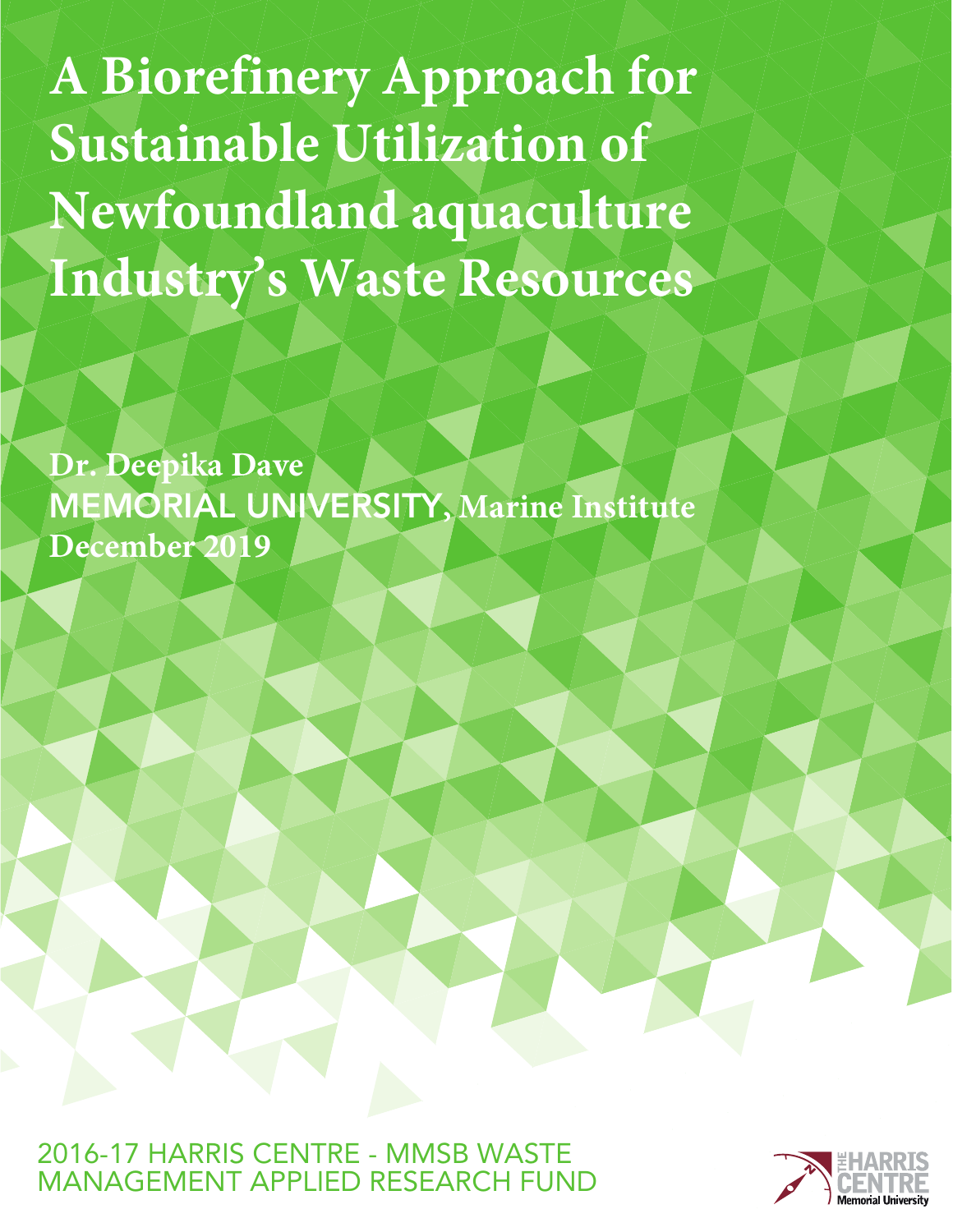# **A BIOREFINERY APPROACH FOR SUSTAINABLE UTILIZATION OF NEWFOUNDLAND AQUACULTURE INDUSTRY'S WASTE RESOURCES**

## **(FOCUS ON PROTEINS AND AMINO ACIDS EXTRACTION)**

## **ACKNOWLEDGEMENTS**

The Marine bioprocessing team part of Centre for Aquaculture and Seafood Development would like to thank the Harris Centre Fund for their financial support for this project.

## **EXECUTIVE SUMMARY**

The objective of this study is to produce protein from salmon processing waste using optimized protocols and later hydrolyze proteins to obtain amino acids. Traditional hydrolysis of amino acids uses harsh chemicals such as acid or alkali to break proteins and in the process, destroy certain amino acids such as tryptophan, cysteine cannot be determined and threonine, serine and tyrosine are partially hydrolyzed. To perform this research, salmon processing waste was obtained from the local processing facilities as head, gut and frames. Each part was individually minced and some percentage of waste were mixed with each other in equal composition to obtain blended waste product. All the samples were vacuum sealed in plastic bags and stored at -80°C until further analysis. The minced salmon processing waste was subjected to enzymatic hydrolysis process to obtain protein hydrolysate which was later spray dried to obtain protein powder. Protein powder obtained from salmon processing waste was subjected to hydrolysis to obtain amino acids. In this study, the proteins are hydrolyzed using two different enzymes: Alcalase and Corolase to produce amino acids and the results are compared against the traditional acid hydrolysis processes. The acid hydrolysis process was carried out using 6N HCl at 110°C for 24 h. The enzymatic hydrolysis was carried out for 16 and 24 h using both Alcalase and Corolase at 55 and 50°C and pH 8 and 6.5, respectively. The results from this study indicated all the amino acids from the salmon processing waste using enzymatic hydrolysis were identified with comparable or better recoveries compared to acid hydrolysis process. Tryptophan was not identified during this study.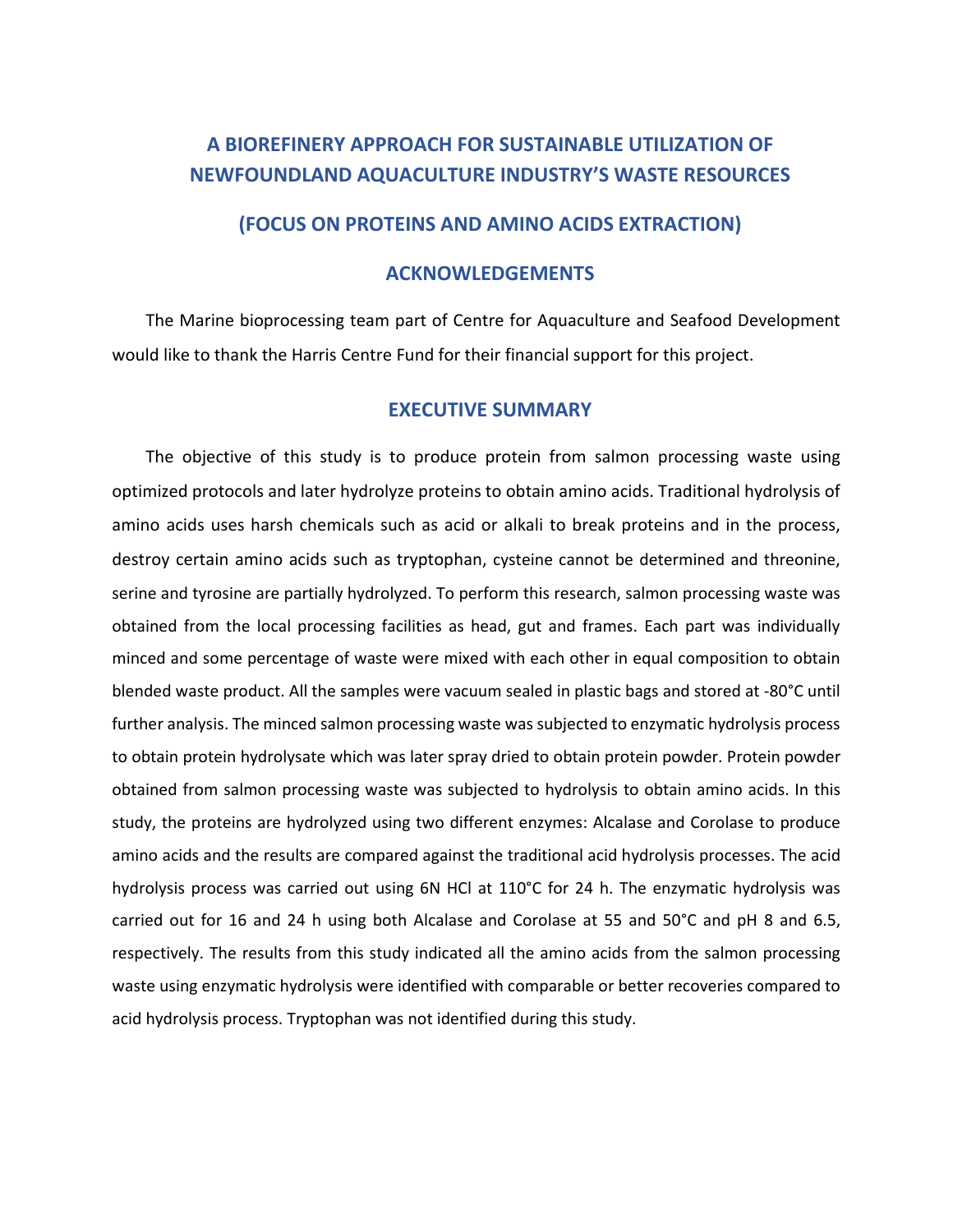#### **1. INTRODUCTION**

The Newfoundland and Labrador fisheries and aquaculture industry in Canada is one of world's major exporters of seafood and marine products. Newfoundland and Labrador produced 28,600 tonnes of salmonids worth \$276 million in 2016. A large portion of the salmon (80%) landed in Canada is processed. Atlantic salmon remove the fillet portion of the salmon, but leave the rest (head, skin, frame and trimmings: 45-50% of the body weight) as waste or for low-value uses. Aquaculture firms dedicate a great deal of funds and resources to grow the entire salmon and when this non-fillet portion is not used effectively, this part of the investment is lost. Moreover, additional costs can be incurred in efforts to handle the resource and find a suitable means of disposal (e.g. transportation costs, tipping fees for dumping). In Newfoundland and Labrador, the problem of lost financial potential of unutilized salmon resources is worsened by the logistical and environmental issues posed by limited disposal options (composting, mink feed, rendering and landfilling). These salmon resources are a rich source of essential high value nutraceuticals and pharmaceuticals including: collagen, gelatin, protein, amino acids, bioactive peptides, omega-3 fatty acids, glycosoaminoglycans, oil, calcium and enzymes. Salmon non fillet portion typically comprises of 15-19% proteins and 22-25% fat, 53-60% moisture in addition to minerals. Salmon frames and heads contain significant amounts of highly nutritious, easily digestible muscle proteins, nutritionally superior compared to plant proteins and have a better balance of the dietary essential amino acids compared to all other animal protein sources. Salmon waste resources has potential to produce approximately 1900-2400 tonnes of protein/amino acids worth \$9.5-12 billion annually in Newfoundland and Labrador. Therefore, salmon unutilized resources could be a great potential source for pharmaceutical quality protein and amino acids rather than use them to produce low quality products or dispose them as waste. These factors have necessitated the need for the development of biorefinery approach for production of various high value pharmaceuticals from unutilized salmon resources thereby maximizing the sustainability and economic viability of the industry.

One of the major and critical content in the salmon waste is protein. Traditionally, these protein sources are used as low value feed material in the animal feed industry and the surplus and unused materials have been dumped in the landfills or oceans. However, the protein present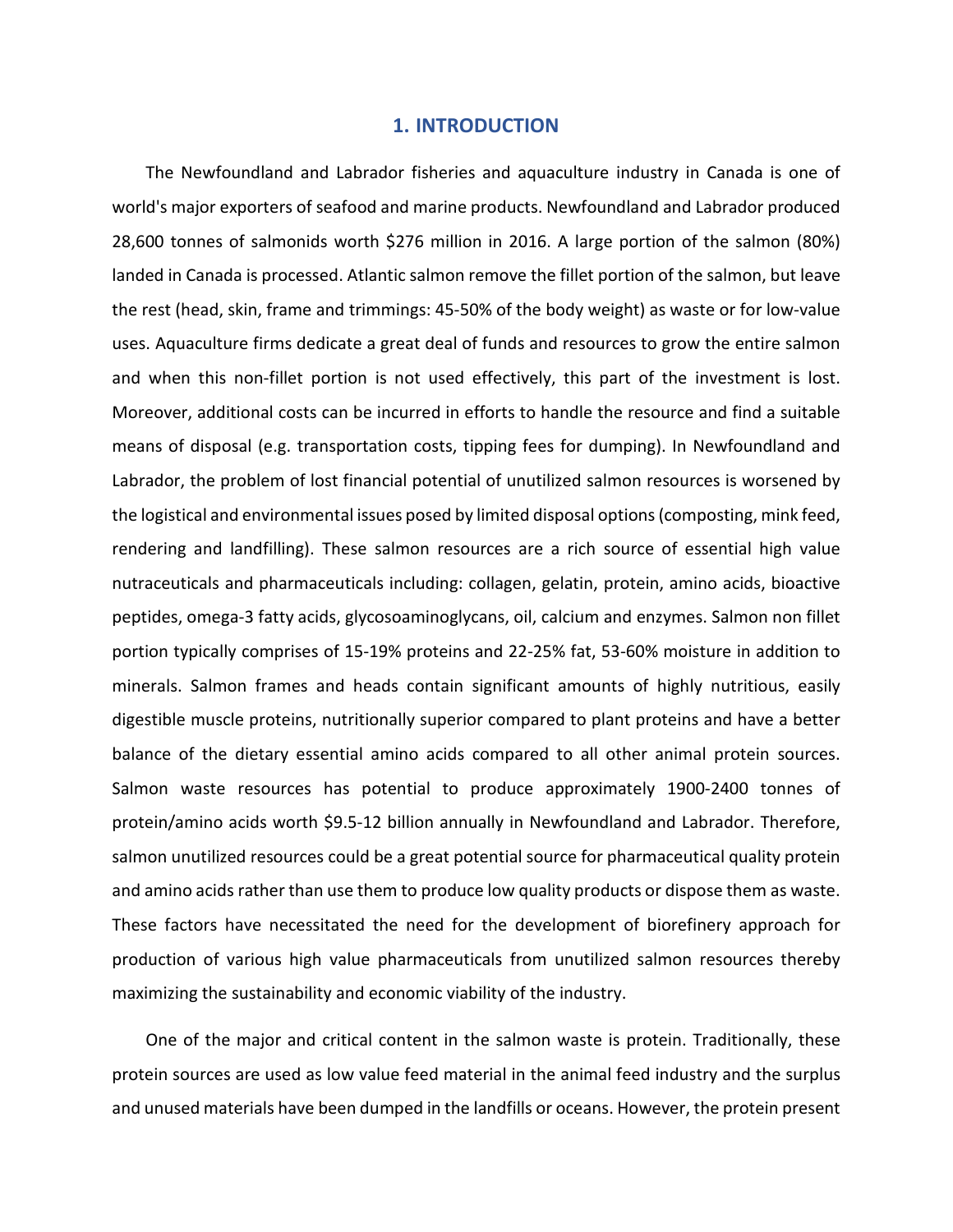in the fish is made up of two major types of protein including: structural protein (70-80%) and sarcoplasmic proteins (20-30%). In addition to that, the fish protein also contains 2-3% of insoluble connective tissue proteins. The fish protein can be converted into many higher-grade forms including: amino acids, bioactive peptides, collagen and gelatin. Fish protein as such can be purified and used as protein supplement in many dietary preparations. However, further processing by breaking down fish protein as amino acids can be used as flavor enhancer, food and feed supplement, pharmaceutical grade applications and sweetener, all extracted from natural fish resources not synthetically produced like current production methods (Banan-Mwine Daliri, Lee, and Oh 2017). Collagen and gelatin are two significant forms of proteins present in fish waste. Fish skin collagen is used various food, cosmetic and biomedical industries. The collagen extracted from the fish waste is also free from the bovine spongiform encephalopathy (BSE) or mad cow disease compared to extracted from animal sources (Ghaly et al. 2013).

Amino acids are building blocks of proteins which are currently produced using bacterial fermentation, chemical synthesis and enzymatic extraction procedure. Currently, manufactures are using fermentation and enzymatic catalysis to produce amino acids on a larger scale. However, few amino acids such as cysteine and phenylalanine are produced by chemical synthesis. The cost effectiveness of fermentation processes depends upon various factors including: carbon source, fermentation yield, purification and the yield of the overall process. Various plant based raw materials such as soybean, wheat, corn and sugarcane are widely used for the fermentation of amino acids. However, the cost of plant based raw materials coupled with the ban for the used bone and meat meal in the EU poultry sector has increased the stress on plant based raw materials and the companies are considering various other options to balance the demand (Van Horne 2018). The enzyme membrane technology is currently used in small scale industries to produce amino acids using enzymatic synthesis. However, enzymatic synthesis also requires starting material and an enzyme to produce amino acids. Acylase is the most commonly used enzyme for amino acid production. For example, L-methionine is produced via enzymatic synthesis using a chemical compound N-acetyl-Lmethionine as starting material and acylase as the catalyst (Ghaly et al. 2013).

Protein hydrolysis using various fish protein sources as a starting material could be a possible solution to offset the dependency on plant based raw materials. About 80% of the fish processing by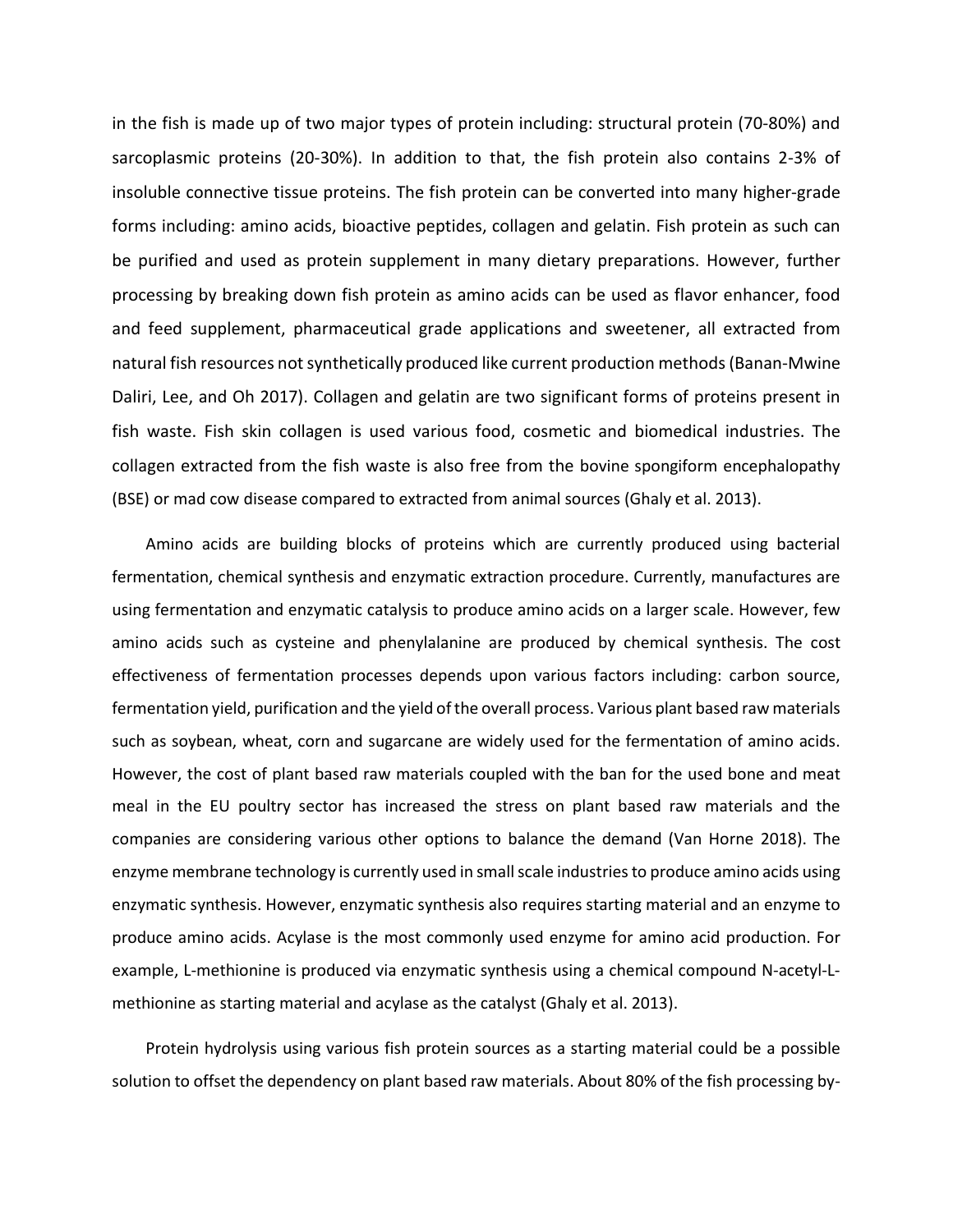products in the fisheries are dumped as waste or small amounts are used for silage. Around 20% of the fish processing by-products contains proteins which are an excellent source of raw material for amino acid extraction. Traditionally, the amino acid extractions are carried out using acid hydrolysis methods, in which the protein raw material is heated at 110°C for 24 h in the presence of 6N HCl. However, during this process, amino acids such as Tryptophan is destroyed, cysteine cannot be determined and threonine, serine and tyrosine are partially hydrolyzed. To tackle this issue, the amino acids were hydrolyzed in the presence of organic acids such as Trifluoracetic acid to reach the hydrophobic regions of proteins. Mixture of hydrochloric acid with trifluoracetic acid in the ratio of 1:1 or 2:1, resulted in 100% recovery of all amino acids. Various other modes of hydrolysis including: alkaline hydrolysis using sodium hydroxide, potassium hydroxide or with barium hydroxide and microwave assisted acid hydrolysis were experimented. Using alkali hydrolysis processes resulted in complete identification of tryptophan, however, serine, threonine, arginine and cysteine are destroyed and all other amino acids are racemized. Using microwave technique, the hydrolysis was completed within 4 min and gave results comparable to that of conventional hydrolysis with higher losses of serine and threonine and a higher percentage of racemization of amino acids.

Enzymatic hydrolysis of proteins to release amino acids have very high potential, since, it allows quantification of aspargine and glutamine and other sensitive residues, which are normally destroyed by acid and alkali hydrolysis, and does not cause any racemization during digestion. However, the widespread large-scale applications have been limited due to the specificity of proteases with different peptide bonds. Furthermore, the hydrolysis procedure involves using several proteases in combination for a longer period and must be maintained at the right temperature and pH to achieve results comparable to the acid hydrolysis. In addition, the cost of the proteases used in the process significantly increases the cost of the final products.

The main objective of this current study, is to evaluate, utilizing enzymatic hydrolysis procedure using Alcalase and Corolase enzyme to recover amino acids from the fish protein and compare it against the conventional acid hydrolysis processes.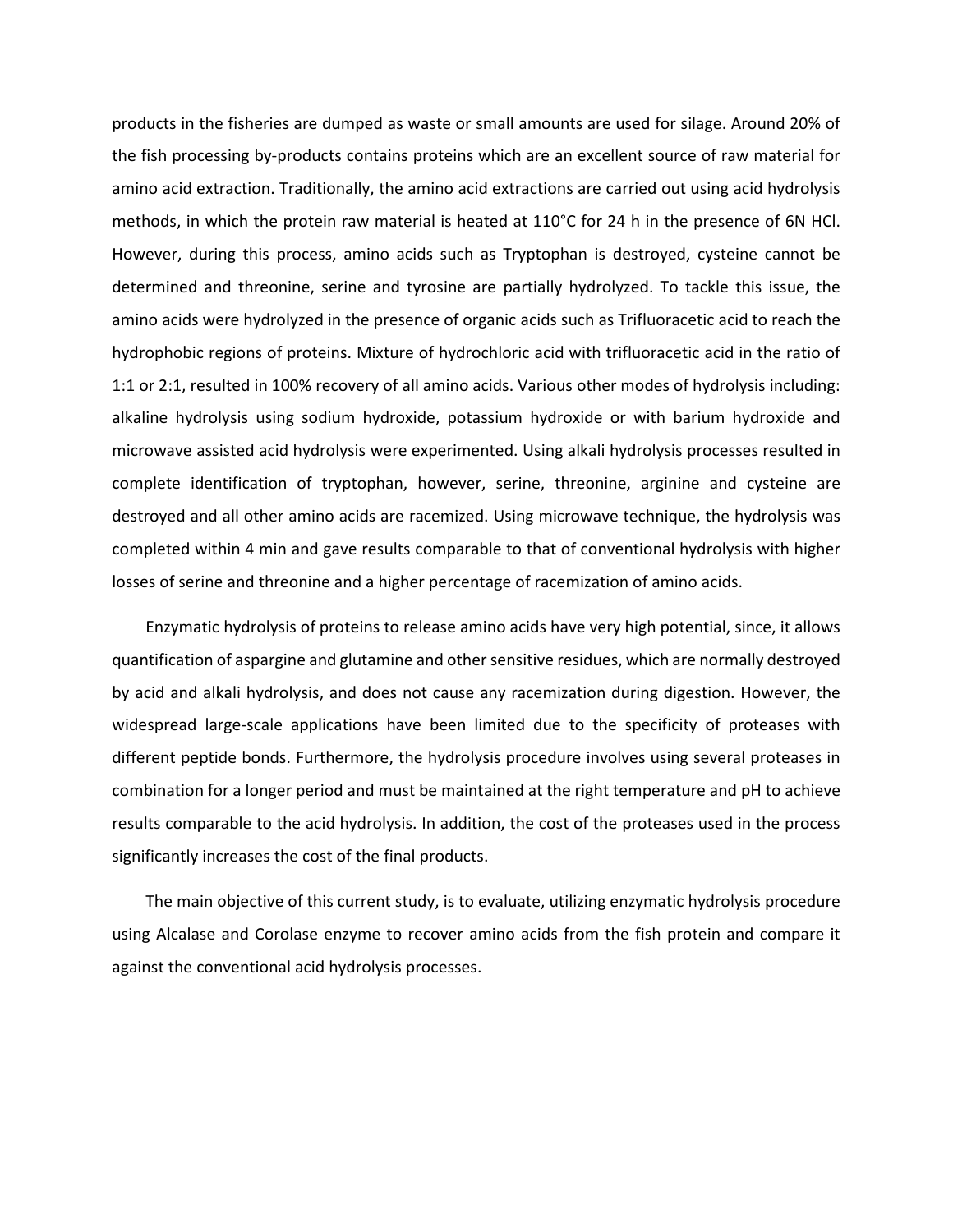## **2. EXPERIMENTAL PROCEDURE**

## **2.1. Raw Material Collection and Storage**

The salmon by-products including: heads, guts and frames were collected from the local Newfoundland processers and was shipped in ice. The by-products were immediately minced using a Hobart mincer and stored in vacuum sealed bags at -80°C until further analysis. Equal portions of all three head, guts and frames were taken and minced together to obtain a blended salmon by-product. The minced product is shown in Figure 1.



Gut Minced Head Minced Frame Minced

**Figure 1:** Minced salmon by-products.

## **2.2. Enzymatic Extraction of Oil**

The salmon by-products were subjected to enzymatic hydrolysis using alcalase enzyme to extract oil (Ramakrishnan et al., 2013). In this procedure, 200 g of salmon head, frame and blend were weighed in a mason jar and mixed with 200 ml of 1M pH 8 phosphate buffer (1:1) and placed in a pre-heated incubator shaker at 55°C for 15 min. Once the sample temperature has reached 55°C, 0.5%(v/w) Alcalase enzyme was measured and added to the sample. The mason jars were then flushed with nitrogen and the lids were tightly closed and placed in incubator shaker at 150 rpm for 2 h. After 2h, the samples were heated to 90°C for 10 min to inactivate enzyme. The samples were then cooled to room temperature and then centrifuged at 10,000 rpm for 20 min. The centrifugation of samples resulted in four different layers including: salmon oil, light-lipid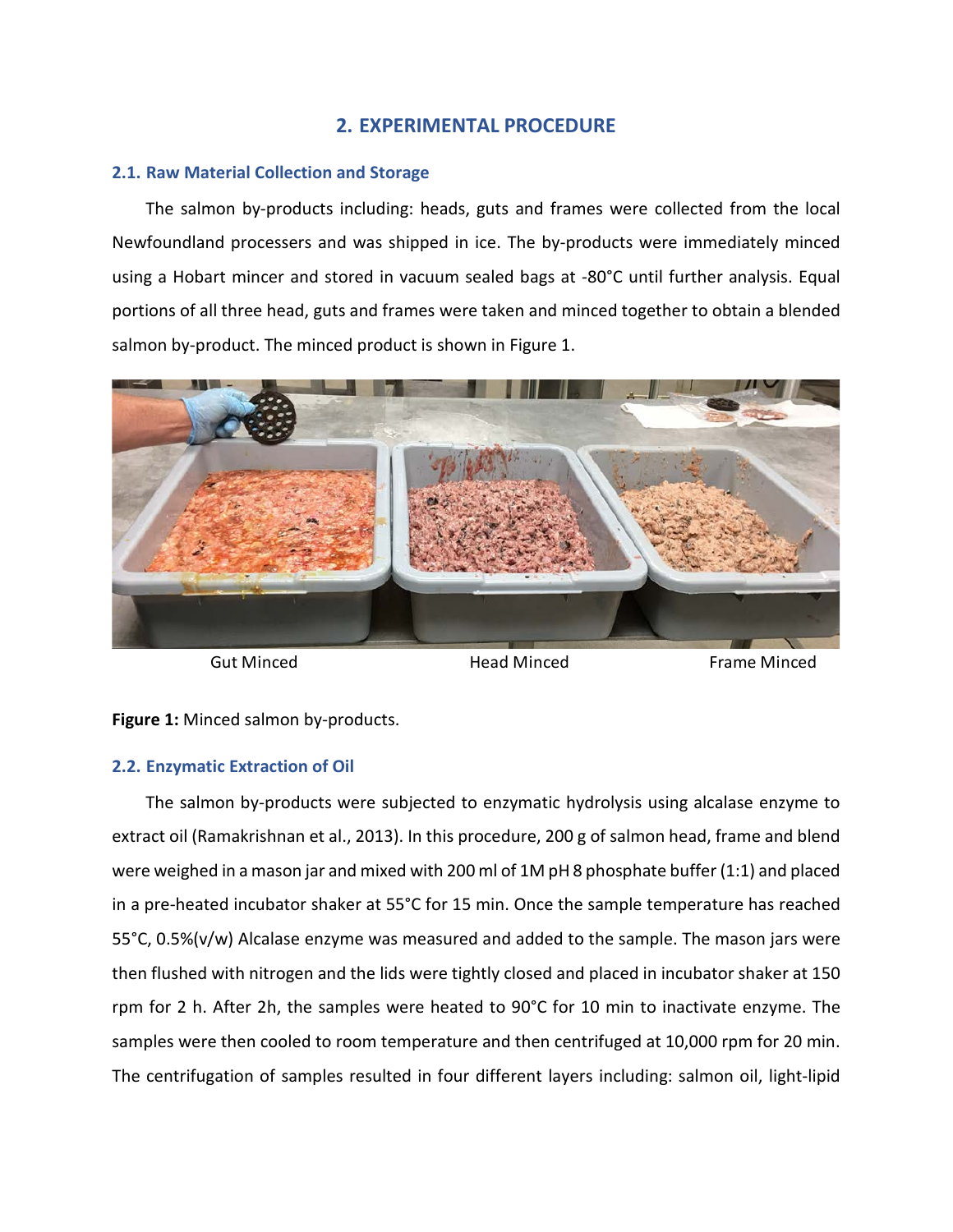layer, protein hydrolysate and sludge. At first, the salmon oil layer was carefully pipetted out in a separate centrifuge, final weight of salmon oil was measured and stored at -80°C until further analysis. The protein hydrolysate was separated from the other two layers via vacuum filtration and then it was spray dried using a spray drier (Buchi, USA) at an inlet temperature of 190°C and an outlet temperature of 100°C and flow rate of 1-2 ml/min. The spray dried protein was stored at -20°C until further analysis.

## **2.3. Protein Hydrolysis**

#### *2.3.1. Chemical Hydrolysis*

The chemical hydrolysis of proteins was carried out using the conventional method where 10 mg of protein was reacted with 1 ml 6N HCl at 110°C for 24 h. The resulting solution was centrifuged at 13,000 rpm for 15 min. The supernatant was collected and stored in glass GC vial until further analysis.

#### *2.3.2. Enzymatic Hydrolysis*

The enzymatic hydrolysis was carried out to extract amino acids from the proteins derived from the salmon by-products. 4 g of dried salmon protein powder was measured in a 250 ml Erlenmeyer flask and 100 ml of distilled water was added to make it a 4% solution. The solution was then placed in an incubator shaker at 55°C, 150 rpm for 15 min. Once the temperature reached 55°C, the pH of the solution was adjusted using 1N NaOH to 8 and at 0.5% concentration of enzyme Alcalase and Corolase was added to the solution. The hydrolysis was then carried out for 16 and 24 h. The samples were then heated at 90°C for 10 min to deactivate the enzymes. The samples were cooled down to room temperature and stored at -20°C until further analysis. The sample procedure was followed for both the enzymes individually and in combination on all the salmon protein samples.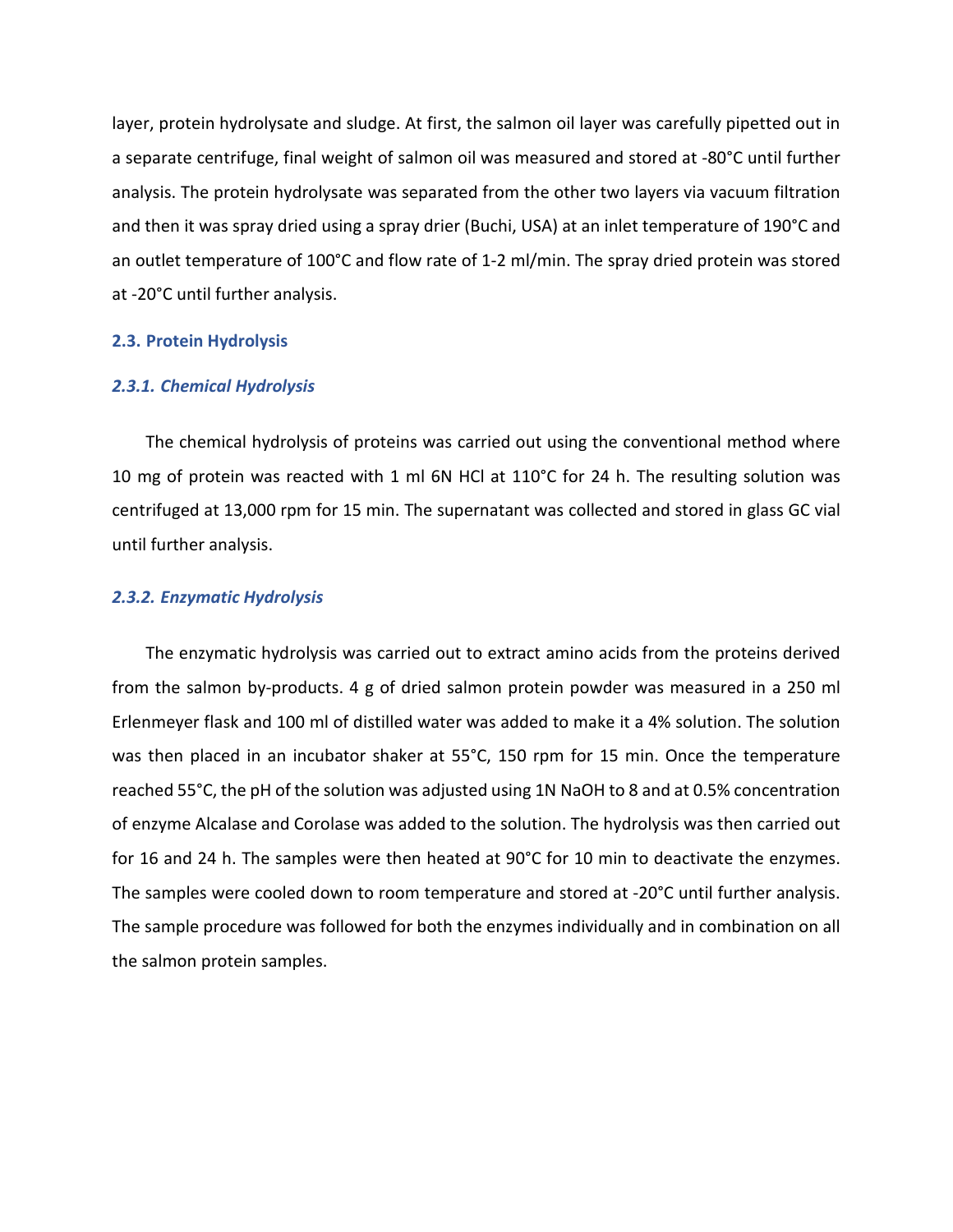#### **2.4. Experimental Analysis**

#### *2.4.1. Chemical Analysis*

#### *2.4.1.1. Moisture Content*

Moisture content was determined using AOAC Official Method 938.08. In this procedure prenumbered aluminum pans were dried in drying oven at 105°C for one hour and then cooled in a desiccator for 20 min. The pans were then weighed to the nearest 0.001 g and the values were noted. Salmon by-product samples (head, gut, frames and blend) were each homogenized and around 5-10 g of each sample was weighed in triplicates to the nearest 0.001 g in the pre-weighed aluminum pans. The samples were then dried at 105°C for 24 h. Later, the samples were transferred to the desiccator and cooled to room temperature before weighing the samples for final dried weight. The moisture content of all the samples were calculated by the following Equation 1:

$$
M(\%) = \frac{W1 - W2}{W1 - W0} * 100 \tag{1}
$$

Where,

M = Percent Moisture content  $W_1$  = weight of dish and sample before drying  $W_2$  = weight of dish and sample after drying W0 = weight of empty dish

#### *2.4.1.2. Crude Protein Content*

The total crude protein content of fish samples was determined by AOAC Official Method 940.25 using the Kjeldahl nitrogen method (N X 6.25) (AOAC, 2000). 0.5 g of dried salmon byproduct samples were weighed to the nearest 0.001 g on weighing paper. The weighed samples were transferred to digestion tubes and two copper sulfate tablets were added to each tube. To the samples, 20 ml concentrated sulfuric acid was added inside a fume hood. The digestion containing the samples was placed on a heating block and water circulated manifold was placed on the digestion tubes to neutralize sulfuric acid fumes. The heating block was heated until 380°C and once the temperature reaches 380°C, the samples were further digested for 75 min. After 75 min, the digestion tubes were lifted from the heating block to check for complete sample digestion. The complete sample digestion was identified by the clear greenish-blue liquid with no residues left in the tubes. Once this stage was achieved, the heat wasturned off and the digestion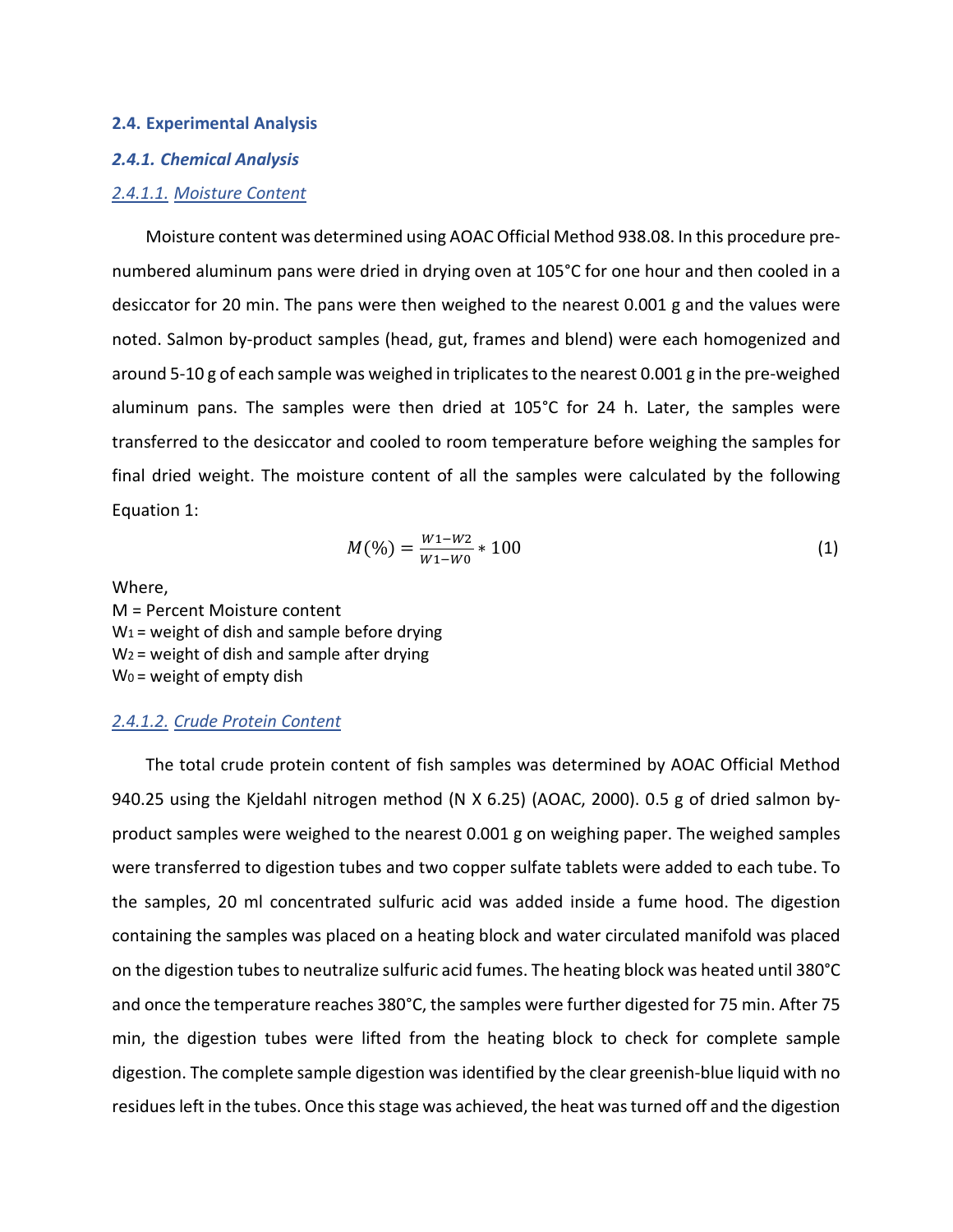tubes were suspended in a rack over the heating block. After complete cooling, the water was turned off the water circulating manifold was removed from the tubes. The tubes were then set aside for distillation.

The distillation of the samples was carried out in KjelTec 8000 Foss Distillation unit, in which a program was setup to add 70 ml distilled water, 100 ml 40% NaOH and the samples were distilled for 4 min. The distillated was collected in 250 ml Erlenmeyer flask filled with 25 ml 4% boric acid solution to be obtain a blueish green distillate. Later the distillate was titrated against standardized 0.1 N HCl to a pinkish red endpoint. The volume of HCl consumed during titration was noted and the percentage crude nitrogen was calculated as shown in Equation 2 and the percentage protein was calculated as shown in Equation 3.

$$
\%N = \frac{(Vol_{HCl\, sample} - Vol_{HCl\, Blank}) * Normality\ of\ HCl*14.0067}{Weight\ of\ Sample(mg)} * 100
$$
 (2)

$$
\%Crude Protein = \%N * 6.25 \tag{3}
$$

#### *2.4.2. Amino acid Analysis*

Amino acid analysis was carried out using gas chromatograph-mass spectrometer (ThermoFisher Trace 1300 GC/ISQ-LT MS). The standards were purchased from Sigma-Aldrich and contained 17 amino acids at a concentration of 2.5 µmoles/ml each, except L-Cystine at concentration of 1.25 µmoles/ml (**Table 1**). All amino acids were prepared in 0.1 N HCl. The standards were prepared in various concentrations to construct a calibration curve and it is shown in **Table 2**. Both standards and samples were subjected to derivatization using Ntertbutyldimethylsilyl-N-methyltrifluoroacetamide (MTBSTFA). During this derivatization process, MTBSTFA forms tertbutyl dimethylsilyl (TBDMS) derivatives when reacted with polar functional groups containing an active hydrogen as shown in **Figure 4**.

| Amino acids | Mol wt<br>(g/mol) | Concentration<br>(µmoles/ml) | Concentration<br>(moles/l) | Concentration<br>(g/1) |
|-------------|-------------------|------------------------------|----------------------------|------------------------|
| L-Alanine   | 89.09             | 2.50                         | 0.00250                    | 0.223                  |
| Glycine     | 75.07             | 2.50                         | 0.00250                    | 0.188                  |
| L-Valine    | 117.20            | 2.50                         | 0.00250                    | 0.293                  |

## **Table 1.** Amino acid standards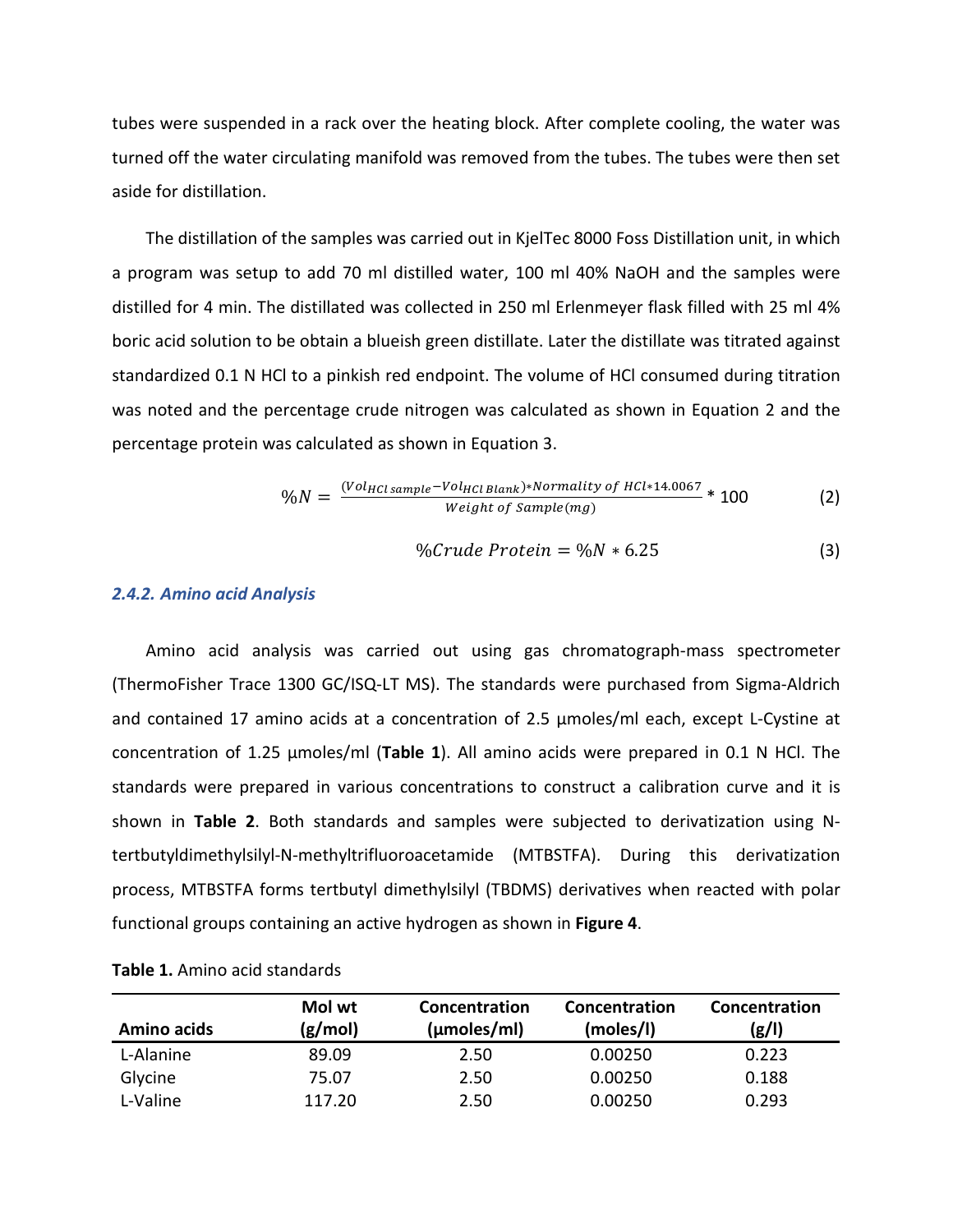| L-Leucine          | 131.20 | 2.50 | 0.00250 | 0.328 |
|--------------------|--------|------|---------|-------|
| Isoleucine         | 131.20 | 2.50 | 0.00250 | 0.328 |
| L-Proline          | 115.10 | 2.50 | 0.00250 | 0.288 |
| L-Methionine       | 149.20 | 2.50 | 0.00250 | 0.373 |
| L-Serine           | 105.10 | 2.50 | 0.00250 | 0.263 |
| L-Threonine        | 119.10 | 2.50 | 0.00250 | 0.298 |
| L-Phenylalanine    | 165.20 | 2.50 | 0.00250 | 0.413 |
| L-Aspartic acid    | 133.10 | 2.50 | 0.00250 | 0.333 |
| L-Glutamic acid    | 147.10 | 2.50 | 0.00250 | 0.368 |
| DL-Ornithine       | 174.20 | 2.50 | 0.00250 | 0.436 |
| L-Lysine           | 146.20 | 2.50 | 0.00250 | 0.366 |
| L-Histidine        | 155.20 | 2.50 | 0.00250 | 0.388 |
| L-Tyrosine         | 181.20 | 2.50 | 0.00250 | 0.453 |
| L-Cystine          | 240.30 | 1.25 | 0.00125 | 0.300 |
| <b>Total Stock</b> |        |      |         |       |
| <b>Solution</b>    |        |      |         | 5.637 |

**Table 2.** Amino acid calibration standards.

| <b>Stock</b>    | <b>Stock</b> | stock  | <b>Reaction volume</b> | Final<br>Concentration | Concentration |
|-----------------|--------------|--------|------------------------|------------------------|---------------|
| $(\mu g/\mu I)$ | (µl)         | (µg)   | (µl)                   | $(\mu g/\mu I)$        | (g/l)         |
| 5.64            | 10.00        | 56.40  | 410.00                 | 0.14                   | 0.14          |
| 5.64            | 20.00        | 112.80 | 420.00                 | 0.27                   | 0.27          |
| 5.64            | 30.00        | 169.20 | 430.00                 | 0.39                   | 0.39          |
| 5.64            | 40.00        | 225.60 | 440.00                 | 0.51                   | 0.51          |
| 5.64            | 50.00        | 282.00 | 450.00                 | 0.63                   | 0.63          |

During the derivatization process, aliquots of standards as shown in **Table 2** were taken in a 10ml test tube and completely dried at 70°C under nitrogen for five min and 100µl of neat MTBSTFA was added, followed by 100µl of acetonitrile were added. The test tubes were tightly capped and was heated at 100°C for 2h. The sample was then allowed to cool at room temperature and 200µl of acetonitrile was again added to the tubes. The samples were then transferred into GC vials for analysis.

The GC analysis was carried out using SLB-5ms, 20 m x 0.18 mm column with an internal diameter of 0.18 µm. The inlet temperature was 280°C and was operated at splitless mode. The split flow was maintained at 100 ml/min and splitless time was 0.3 min. The column flow was 0.5 ml/min. The GC oven was maintained at 60°C for 0 min, ramped up to 100°C at 20°C/min and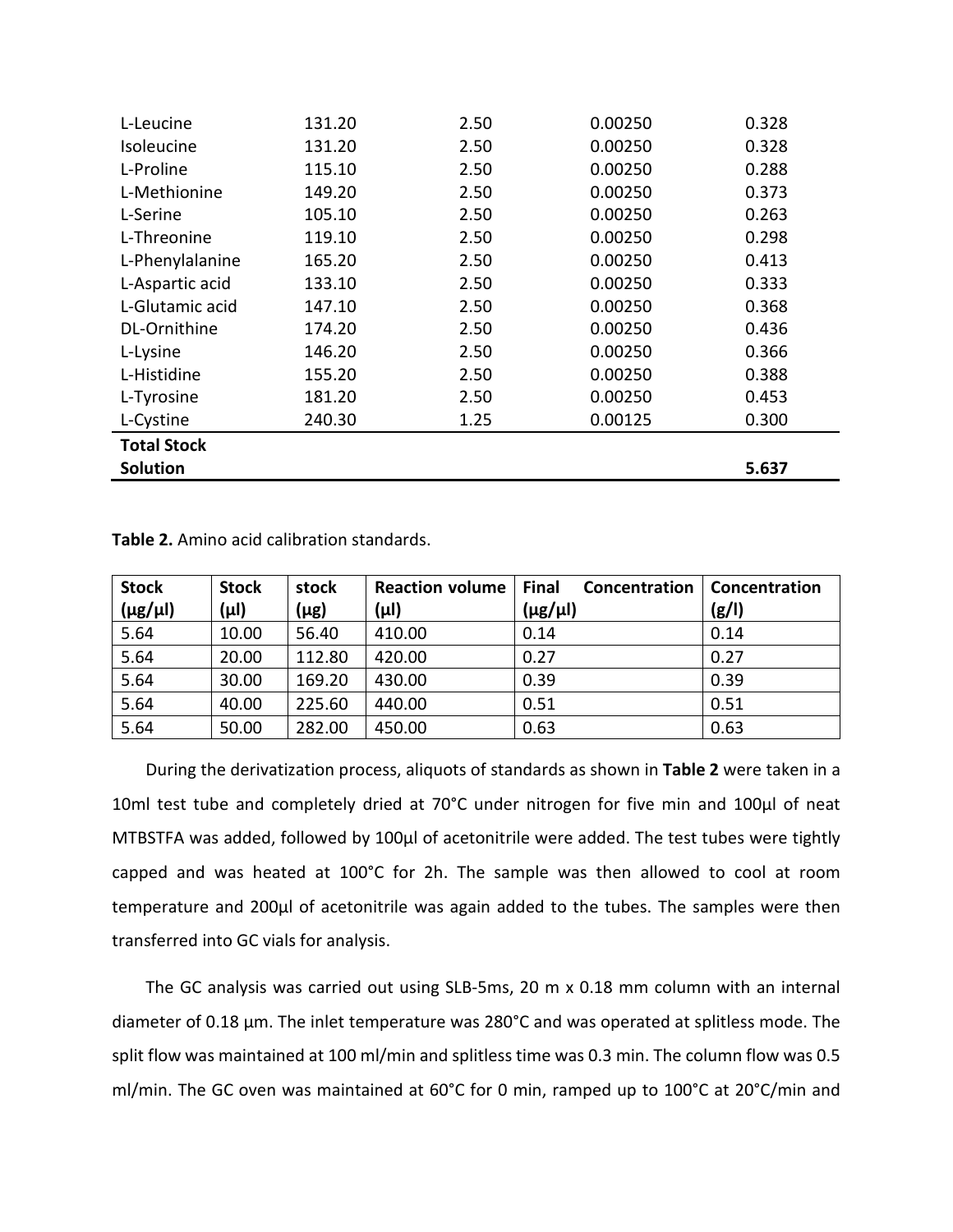held for 1 min, ramped up to 290°C at 10°C/min and held for 3 min and ramped up to 340°C and held for 2 min. The MS transfer line temperature was 320° and the ion source temperature was 280°C. The standards were initially scanned using MS in range of 40-639 (m/z). Once the target compounds are identified, the compound data was exported and the samples were analyzed in SIM acquisition mode.

## **3. RESULTS AND DISCUSSION**

The moisture analysis and protein content of the salmon waste products was carried out and the results are shown in Tables 3 and 4. The results indicated the moisture content in the salmon blend, gut, frame and head range between 63-67%. The protein analysis indicated that salmon blend had the highest protein content of 14.00% (on dry basis) was found in blend and the least protein content was found in gut with 11.49% (on dry basis).

| <b>Salmon Waste</b> | <b>Moisture</b><br>(%) |
|---------------------|------------------------|
| Blend               | 64.12                  |
| Gut                 | 66.83                  |
| Frame               | 63.20                  |
| Head                | 63.87                  |

**Table 3.** Moisture content of salmon waste products.

**Table 4.** Protein content of salmon waste products.

| <b>Salmon Waste</b> | Protein       | Protein       |  |
|---------------------|---------------|---------------|--|
|                     | Wet basis (%) | Dry basis (%) |  |
| Blend               | 38.78         | 14.00         |  |
| Gut                 | 34.64         | 11.49         |  |
| Frame               | 35.17         | 13.03         |  |
| Head                | 35.69         | 12.89         |  |

The enzymatic hydrolysis of salmon waste products was carried out on the salmon head, frame and blend. The extracted protein was centrifuged, filtered and spray dried and it was stored at -20°C until further processing. The protein powder extracted from salmon head, frame and blend were then subjected to acid and enzymatic hydrolysis to extract amino acids and the results are shown in Figures **5, 6 & 7**.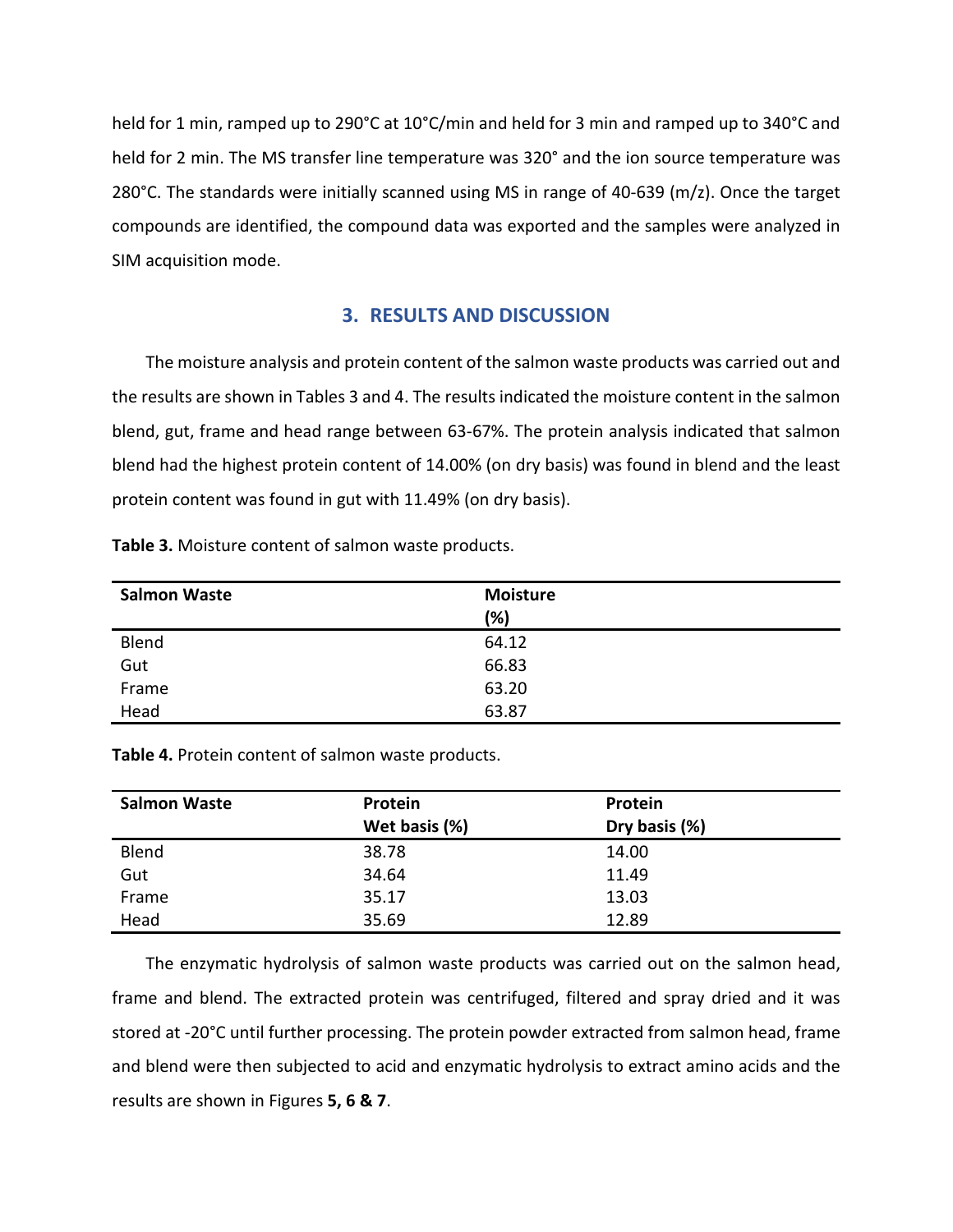The acid hydrolysis was carried out using 6N HCl for 24 h at 110°C and the highest amount of amino acids were recovered from head salmon protein, followed by blend salmon protein and frame salmon protein. The results also indicate the most dominant amino acid present in the all the parts after acid hydrolysis was glycine. Methionine, tyrosine and cystine were almost destroyed during acid hydrolysis. The results from this study indicated that the Alcalase and Corolase were able break protein into individual amino acids under proper processing conditions compared to chemical hydrolysis process. In this study, 17 amino acids were identified and quantified using GC-MS. There were 7 non-essential and 10 essential amino acids present in salmon waste protein hydrolysates. Essential amino acid tryptophan was not analyzed in this study.



**Figure 5.** Acid hydrolysis of salmon protein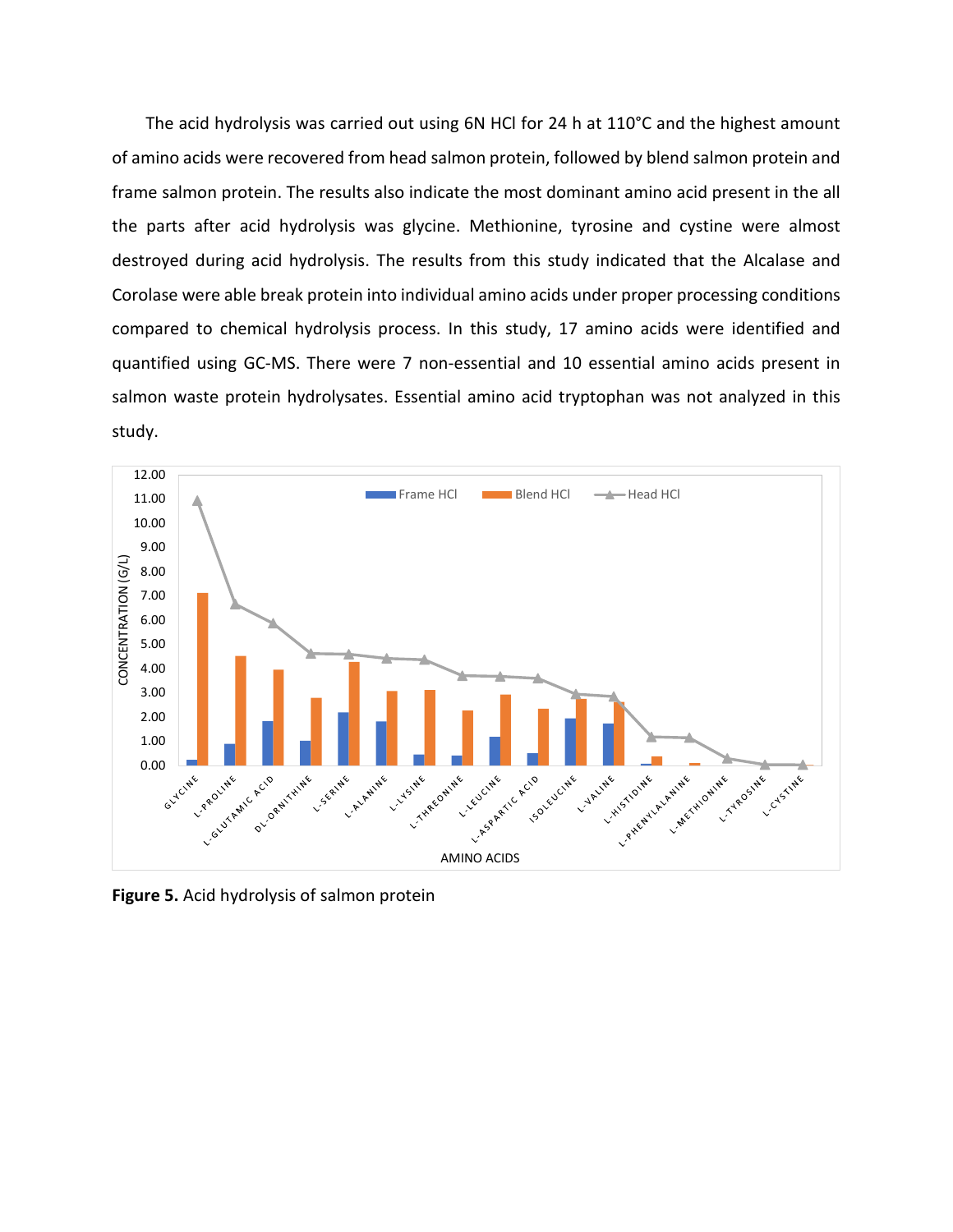Figure 6. Alcalase hydrolysis of salmon protein. Alcalase hydrolysis of salmon protein.

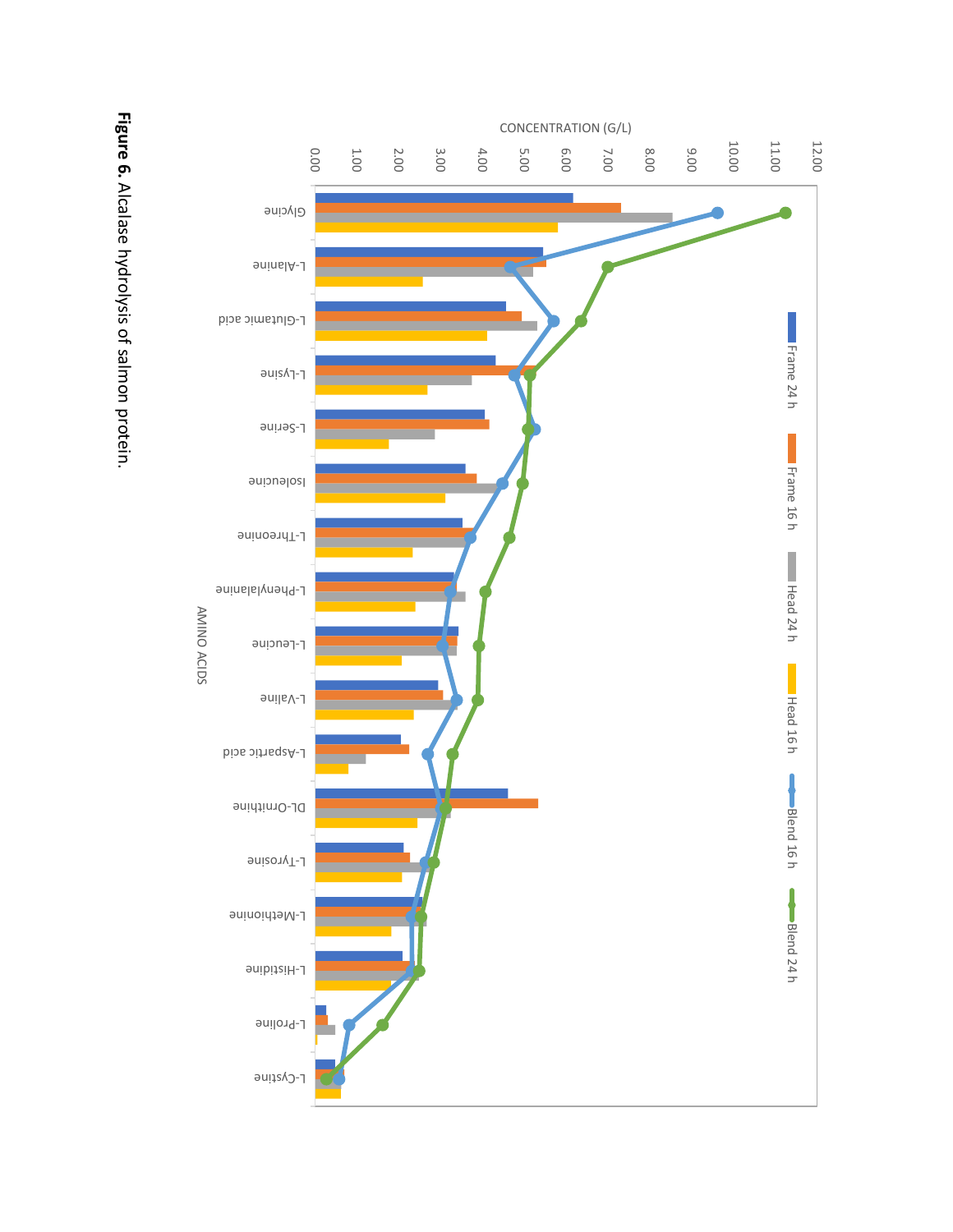Figure 6. Corolase hydrolysis of salmon protein. Corolase hydrolysis of salmon protein.

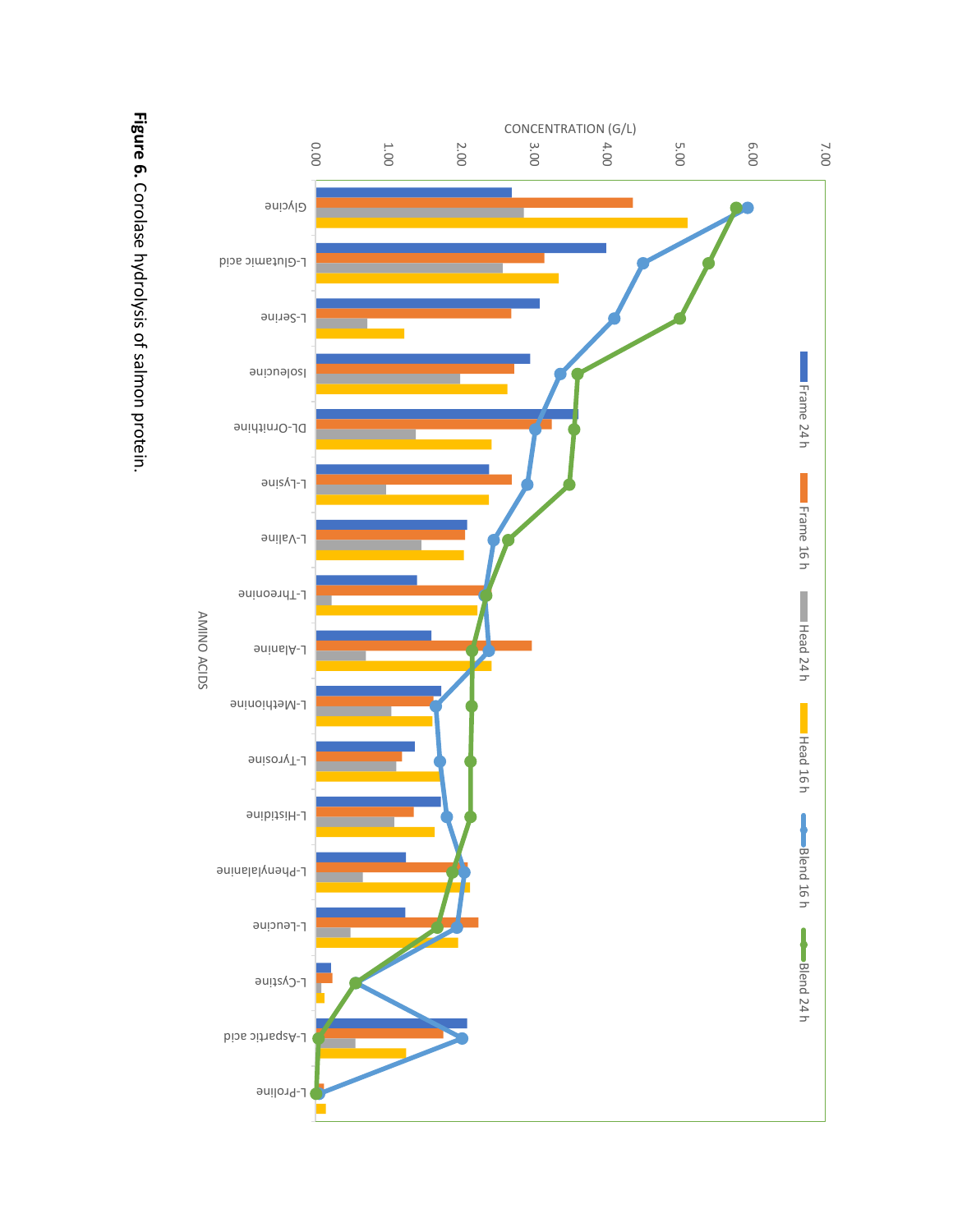The enzymatic hydrolysis of salmon protein using both Alcalase and Corolase yielded excellent amino acid recoveries compared to acid hydrolysis. The results from Alcalase protein hydrolysis indicated that the highest amino acid recoveries were obtained from the blend salmon protein hydrolyzed for 24h followed by blend protein hydrolyzed for 16 h. Similar results were found when blend proteins were hydrolyzed using Corolase enzyme in which 24 h of hydrolysis yielded more amino acid recoveries than 16 h process. Increased amino acid recoveries from blend proteins in both hydrolysis processes could be due to the presence of all waste products including: frames, gut and heads. However, on individual basis, frame protein resulted in better amino acid recoveries than head during both Alcalase and Corolase hydrolysis.

 Alcalase hydrolysis of salmon frame, blend and head for both 16 and 24 h resulted in higher glycine content, followed by L-Alanine and L-Glutamic acid present in them. The highest essential amino acid present in the Alcalase hydrolyzed salmon waste products was L-Lysine during both 16 and 24 h hydrolysis processes.

Corolase hydrolyzed salmon protein resulted in a slightly different and lower amino acid composition compared to Alcalase hydrolyzed protein. The highest amino acid present in the Corolase hydrolyzed protein was glycine in all the samples except for frames which was hydrolyzed for 24 h had high amounts of L-glutamic acid (3.99 g/L). The highest essential amino acid present in blend and head for both 16 and 24 h hydrolyzed protein was Isoleucine, however, DL-Orinithine was the highest essential amino acid present in frame protein in both reaction times (16 and 24 h hydrolysis). During derivatization process with N-methyl-N-(tertbutyldimethylsilyl) trifluoroacetamide (MTBSTFA), arginine is converted into a derivative DL-Ornithine (Smith, Villa, and King 2010).

Traditionally protein is hydrolyzed into amino acids using acid hydrolysis process however, the appearance, solubility, flavor and biochemical safety of the products are greatly affected. Therefore, many researchers and manufacturers have adapted to safe and mild enzymatic hydrolysis process to produce protein hydrolysates (Sun 2011). Even though the protein extracted from fish processing waste can be used for producing various high value bioactive peptides, but under limited supply of raw materials and economic constraints, the protein can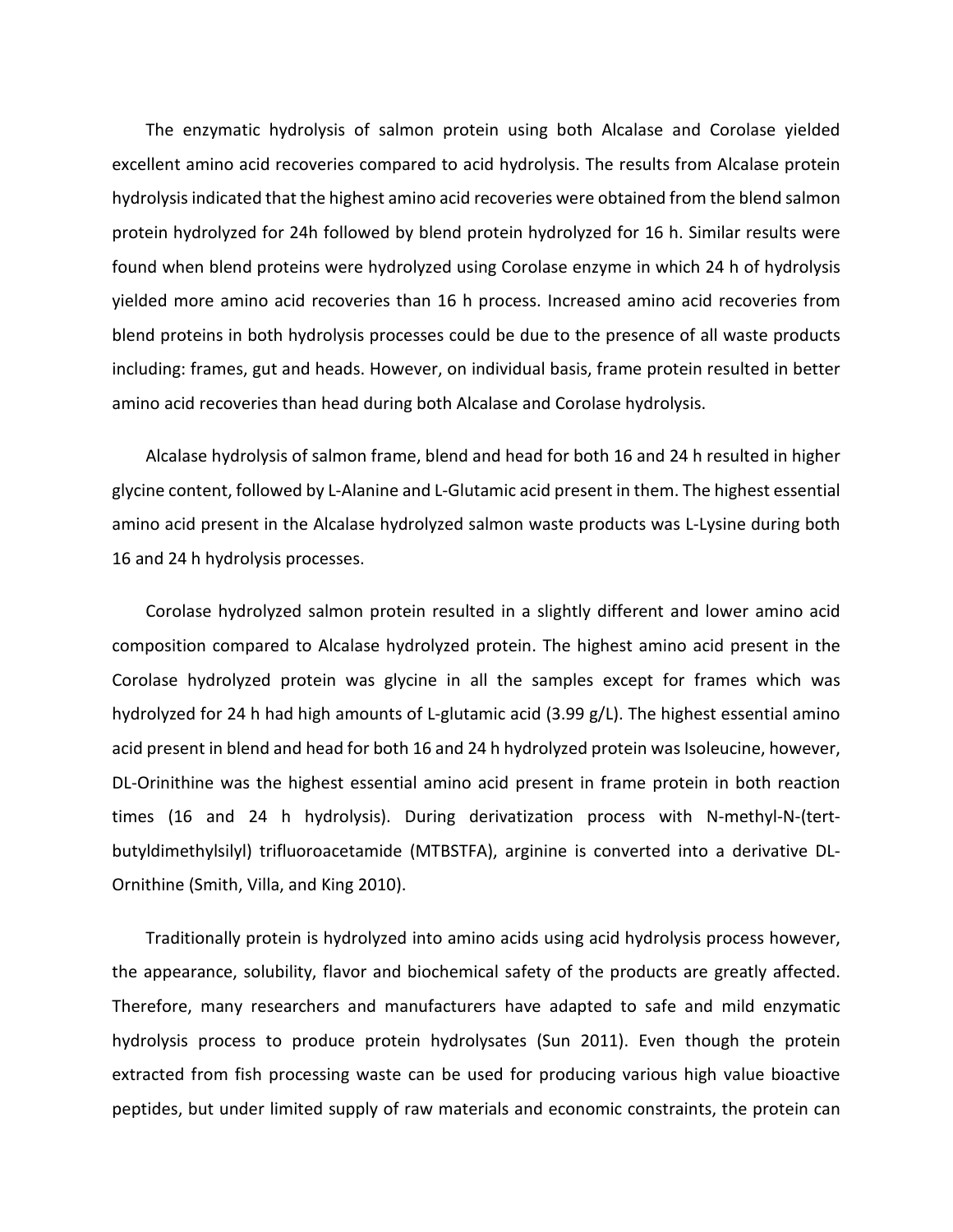be converted as a functional and nutritional food ingredient after mild enzymatic hydrolysis process. In the present study, the protein extracted from fish waste was broken down into amino acids after several hours of hydrolysis process thereby potentially improving its emulsification, digestibility, foaming and water absorption properties of hydrolyzed protein.

The type of enzymes used play an important role in the in the hydrolysis process of fish protein. There are four different classes of proteases including: serine, thiol, carboxyl and metallo. The enzymes are further classified by their hydrolyzing mechanism into endoproteases and exopeptidases. The endoproteases cleaves peptide bonds within the protein molecules especially at specific residues producing larger peptide chains. The exopeptidases cleave either from N-terminus using aminopeptidases or at C-terminus using carboxypeptidases. Together both endoproteases and exopeptidases can be used in combination for complete degradation of protein into smaller peptides(Kristinsson and Rasco 2000). In this study, the fish protein extracted from salmon waste including: head, frame and blend were hydrolyzed individually using two endoproteases (Alcalase and Corolase). These two endoproteases share similar hydrolytic activity, similar reaction temperature and pH range which enables to be used in combination in the future studies for better hydrolysis and shorter hydrolysis times.

## **4. CONCLUSION**

The salmon processing waste including: head, gut, frame and blend was utilized to extract protein by enzymatic hydrolysis process. The protein hydrolysate was spray dried to obtain protein powder. The protein powder was subjected to acid hydrolysis using 6N HCl and enzymatic hydrolysis using Alcalase and Corolase enzymes at 0.5% enzyme concentration. The study resulted excellent amino acid profile using enzymatic hydrolysis and the results were comparatively similar or better than traditional acid hydrolysis process. The amino acids produced using enzymatic hydrolysis process will not be racemized and the rate of hydrolysis and the time required for the hydrolysis is similar to traditional acid hydrolysis process. Further research and optimization with purification and separation studies can enable us to separate individual amino acids using various chromatographic techniques like column, size or gel filtration chromatography. These amino acids can also be broken down into much smaller size peptides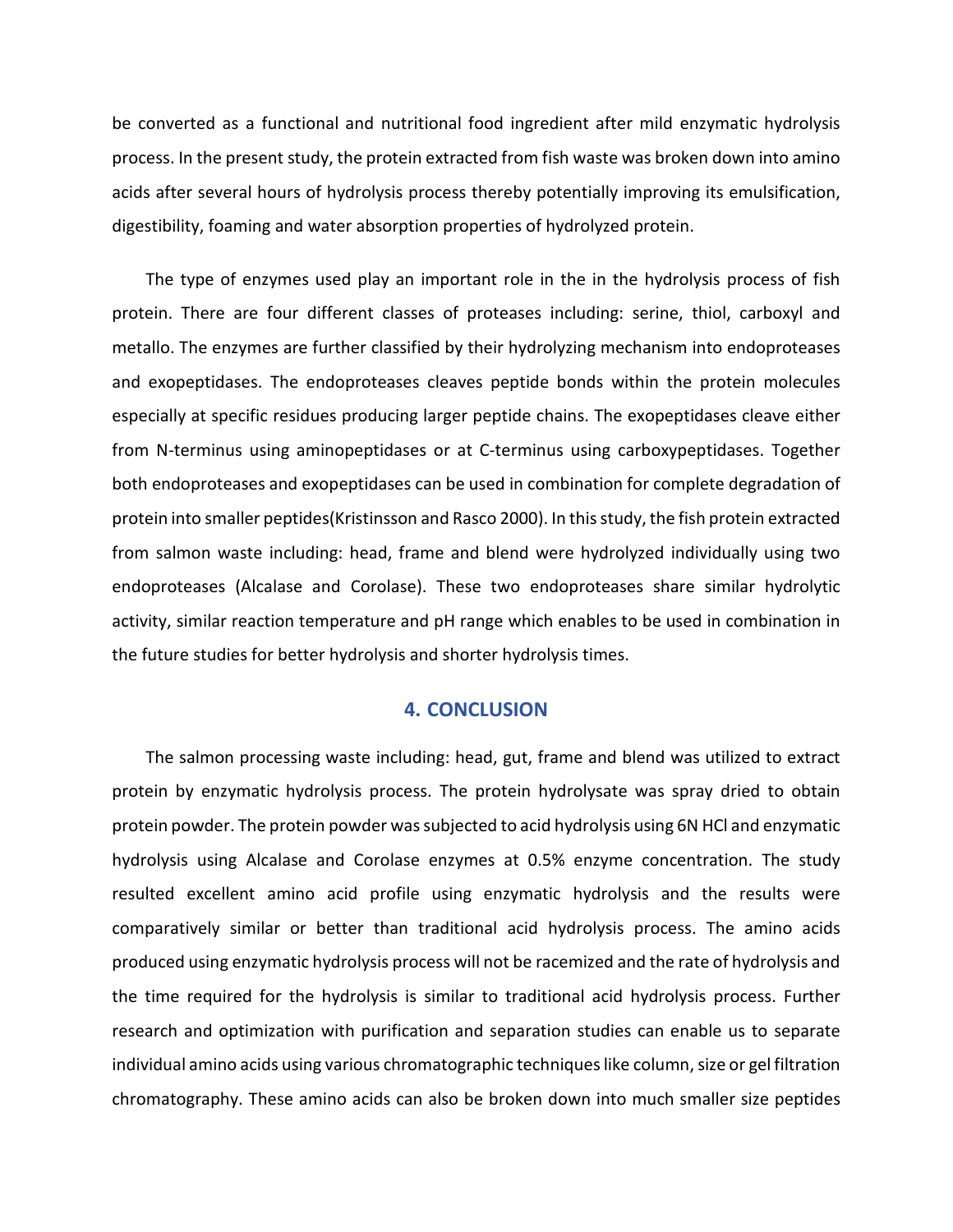with active functional properties. All these value-added products can be produced from a waste product from our local salmon processing waste with significant effect on lessening the environmental impact.

## **5. REFERENCES**

- Adler-Nissen, Jens. 1976. "Enzymic Hydrolysis of Proteins for Increased Solubility." *Journal of Agricultural and Food Chemistry* 24 (6): 1090–93. doi:10.1021/jf60208a021.
- Banan-Mwine Daliri, Eric, Byong H Lee, and Deog H Oh. 2017. "Critical Reviews in Food Science and Nutrition Current Trends and Perspectives of Bioactive Peptides Current Trends and Perspectives of Bioactive Peptides." doi:10.1080/10408398.2017.1319795.
- Church, F C, H E Swaisgood, and G L Catignani. 1984. "Compositional Analysis of Proteins Following Hydrolysis by Immobilized Proteases." *Journal of Applied Biochemistry* 6 (4): 205– 11.
- D'Aniello, A; Petrucelli, L; Gardener, C; & Fisher, G. 1993. "Improved Method for Hydrolizing Proteins and Peptides without Inducing Racemization and for Determining Their True D-Amino Acid Content.Pdf." *Analytical Biochemistry* 213: 290–95.

Gamble, Michael. 2010. "Structure , Function and Folding of a Novel Subtilisin Serine Protease."

- Ghaly, Abdel, Vegneshwaran Vasudevan Ramakrishnan, Su Ling Brooks, and Suzanne Budge. 2013. "Fish Processing Wastes as a Potential Source of Proteins, Amino Acids and Oils: A Critical Review." *J Microb Biochem Technol Amino Acids and Oils: A Critical Review. J Microb Biochem Technol* 54172 (5). OMICS International: 107–29. doi:10.4172/1948-5948.1000110.
- Hill, RL & Schmidt, WR. 1962. "The Complete of Enzymatic Hydrolysis of Proteins." *The Journal of Biological Chemistry* 237 (2).
- Horne, P L M Van. 2018. "Competitiveness of the EU Poultry Meat Sector, Base Year 2015." Accessed March 20. www.wur.eu/economic-research.